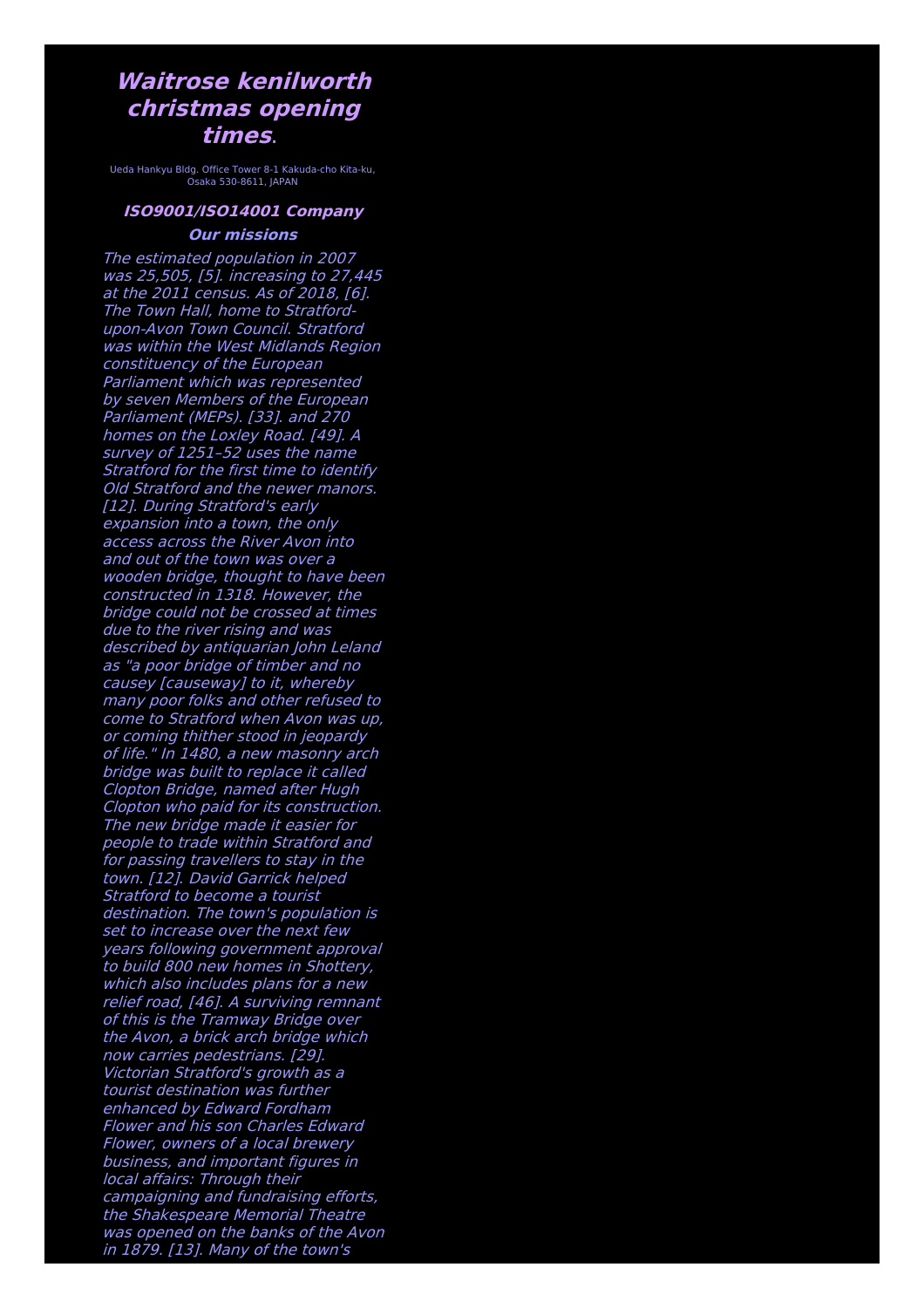earliest and most important buildings are located along what is known as Stratford's Historic Spine, which was once the main route from the town centre to the parish church. The route of the Historic Spine begins at Shakespeare's Birthplace in Henley Street. It continues through Henley Street to the top end of Bridge Street and into High Street where many Elizabethan buildings are located, including Harvard House. The route carries on through Chapel Street where Nash's House and New Place are sited. The Historic Spine continues along Church Street where Guild buildings are located dating back to the 15th century, as well as 18th- and 19th-century properties. The route then finishes in Old Town, which includes Hall's Croft and the Holy Trinity Church. [16]. It is close to the northern edge of the Cotswolds, with Chipping Campden 10 miles (16 km) to the south. Suburbs and areas of the town include Shottery, Bishopton, Bridge Town, Tiddington, and Old Town. [12]. Clopton Bridge allowed trade to flourish in Stratford. The town is a popular tourist destination owing to its status as the birthplace and gravesite of playwright and poet William Shakespeare, and receives approximately 2.5 million visitors <sup>a</sup> year. [8]. View of the River Avon from the Royal Shakespeare Theatre. Stratford is <sup>a</sup> major English tourist town due to it being the birthplace of William Shakespeare, whom many consider the greatest playwright o. Stratford-upon-Avon Town Council is <sup>a</sup> parish council, responsible for crime prevention, cemeteries, public conveniences, litter, river moorings, parks, grants via the Town Trust and the selection of the town's mayor. [35]. The regular large influx of tourists is the major source of the town's prosperity, [51]. The Stratford-upon-Avon Town Trust is based in the Civic Hall, Rother Street. [37]. This article is about the town. For the district, see Stratford-on-Avon District. For the constituency, see Stratford-on-Avon (UK Parliament constituency). Stratford was originally inhabited by Britons before Anglo-Saxons and remained <sup>a</sup> village before the lord of the manor, John of Coutances, set out plans to develop it into a town in 1196. In that same year, Stratford was granted <sup>a</sup> charter from King Richard I to hold <sup>a</sup> weekly market in the town, giving it its status as <sup>a</sup> market town. As <sup>a</sup> result, Stratford experienced an increase in trade and commerce as well as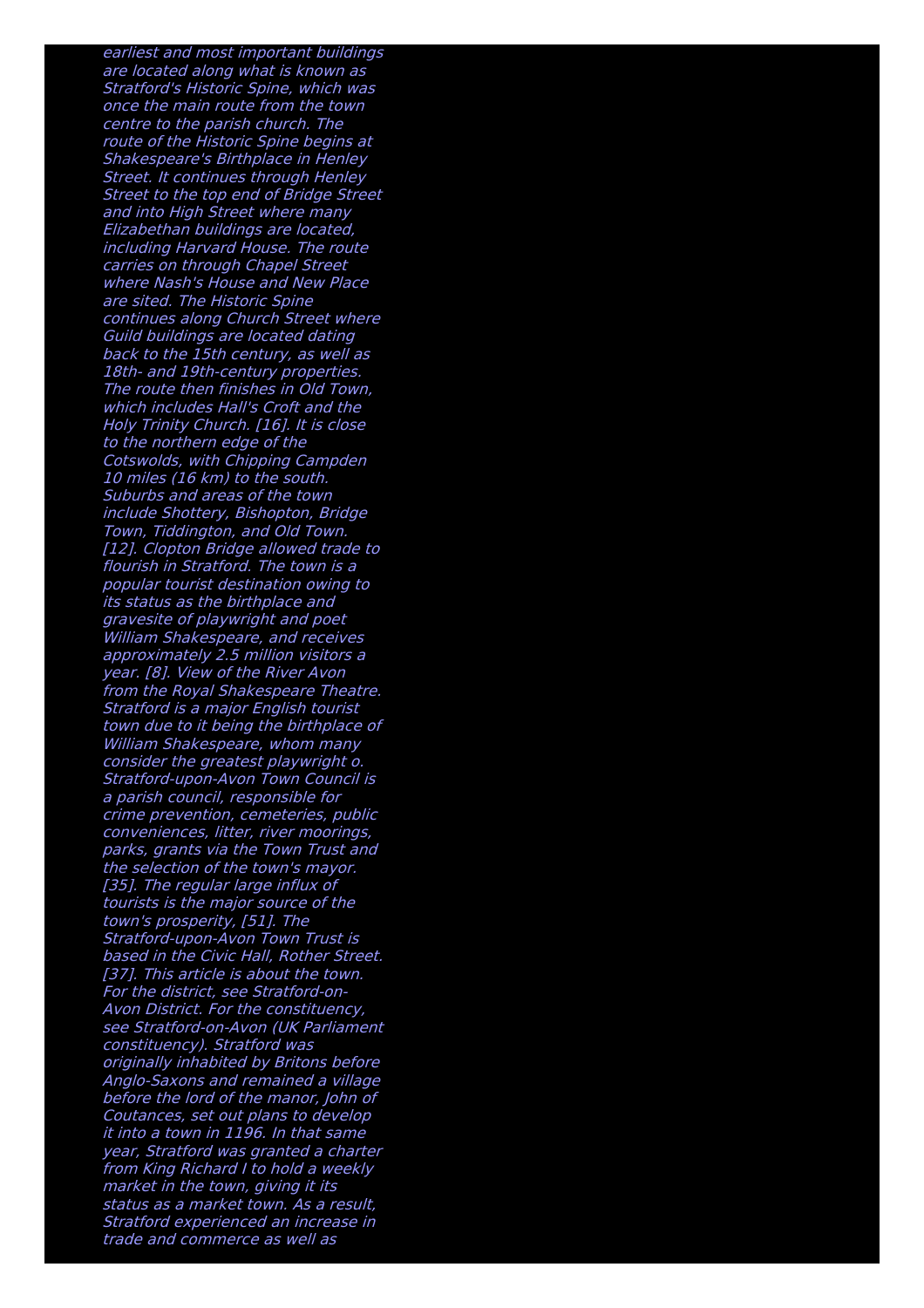urban expansion. receiving between 2.5 million and 3 million visitors annually. [8]. which was an increase from 25,505 in 2007. [5]. Both the river and the Roman road served as trade routes for the town. Stratford was also known for its glove making industry, which was at its zenith in the 15th and 16th centuries. William Shakespeare's father John Shakespeare was employed in this trade. [21]. Stratford is 22 miles (35 km) south-east of Birmingham. [15]. Major employers in the town include the NFU Mutual Insurance Company (and Avon Insurance), Amec Foster Wheeler, Sitel, Tesco, Morrisons, Marks & Spencer, B&Q and Pashley Cycles. There are, nominally, three theatres run by the prestigious Royal Shakespeare Company, which attract large audiences and income for the town. The town is the southernmost point of the Arden area on the edge of the Cotswolds. [7]. up to 500 new homes planned in the Bishopton area of the town, [48]. Stratford's new workers established <sup>a</sup> guild known as the Guild of the Holy Cross for their business and religious requirements. The quild included the most important townsmen, and elected officials to oversee local affairs, they built <sup>a</sup> Guild Chapel in the 13th century, and <sup>a</sup> Guildhall in around 1417 on Church Street, which remain as two of Stratford's oldest buildings. The guild also established an educational institution in the late 13th century, which would later become the King Edward VI School. [13]. Stratford's warmest month is July, with an average maximum temperature of 22.8 C (73 F) and January is the coldest month with an average high of 7.4 C (45 F). The average summer maximum temperature is 22.7 C (73 F), with <sup>a</sup> winter average high of 7.5 C (45 F). [44]. you can quickly and easily access updated branch details for every. December 29: stores are open as normal, but times may vary. Every Boxing day an unusual ritual takes place starting at the Ford in Kenilworth. At noon, after the events at the Castle, the Town Mayor helps to launch 1,500 defenceless little ducklings into Finham Brook. After <sup>a</sup> bracing swim of 200 metres the ducks cross the finishing line in the Town's Abbey Fields. The first four finishers capture prizes of £100, £75, £50 and £25 respectively. We'll work with you on your shifts, but the chances are you'll have to work some weekends and we may need to be flexible with your work pattern–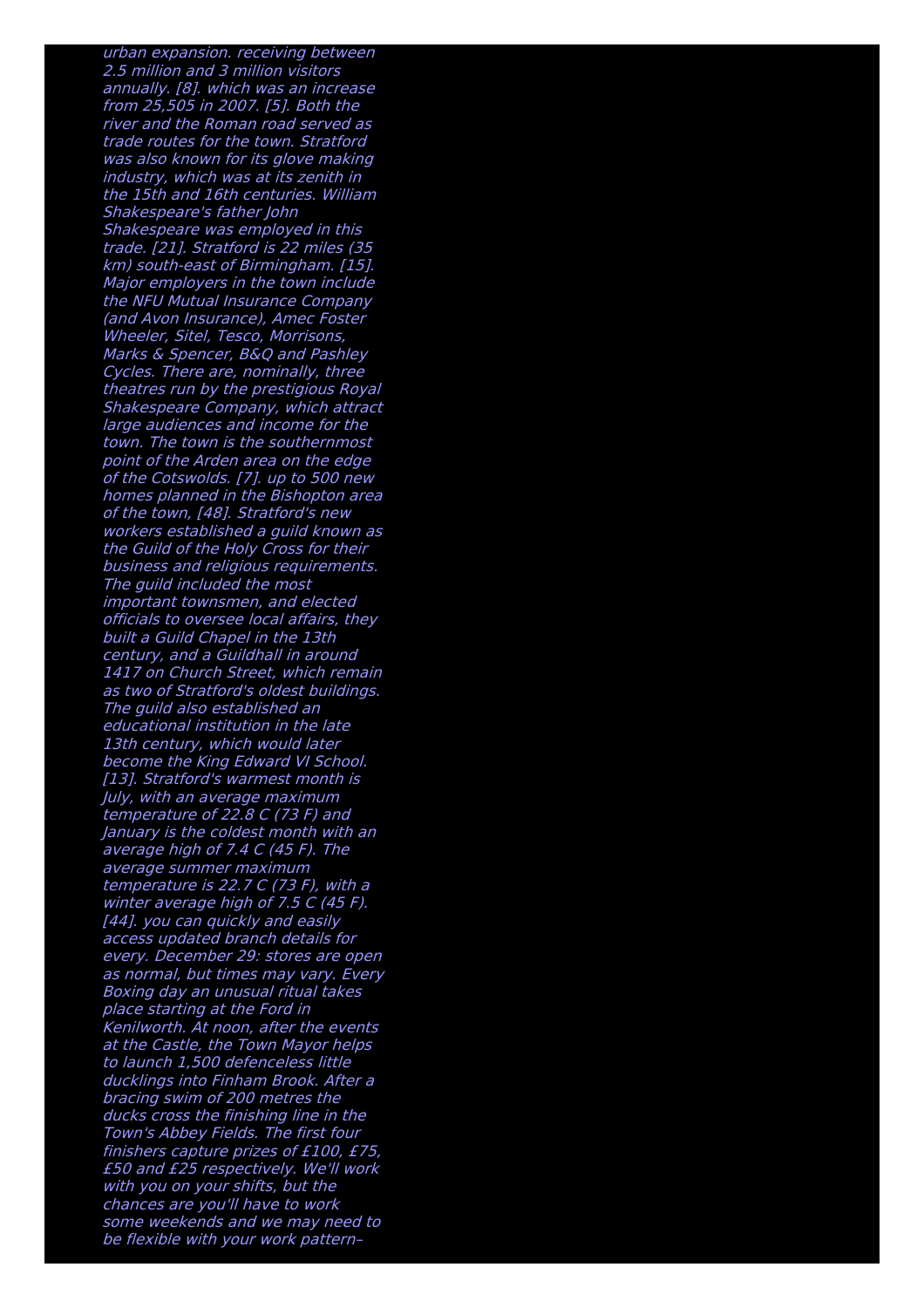there's. . CAROLS AT THE ABBEY SATURDAY 18th, THEN DUCK RACE ON BOXING DAY. Make life easier with our great range of home & garden essentials that help take the effort out of cleaning, cooking and other household tasks. Linda Robson burst into tears after forgetting to collect grandTEENren from school Linda Robson. A discount card after 12 weeks that gives you 10% off your Sainsbury's shopping, 10% off at Argos and 10% discount at Habitat. Boots Kenilworth Bertie Road 22A Bertie Rd. CV8 1IP - Kenilworth. Supermarkets Waitrose Ltd. Christmas Shopping advice Christmas shopping. Waitrose was founded as <sup>a</sup> small grocery in 1904 in London by Wallace Waite, Arthur Rose and David Taylor. Waitrose in Kenilworth, 51 Bertie Road Opening Times. There's a role for everyone in  $\ast$  Mar. 28, 2021 Subtitle thomas and friends the [christmas](http://foto-ms.pl/detail/news/416706/chrismas/) engines retail - including leadership. part time - retail - tesco - warehouse sainsburys - full time - work from home - part time retail - asda morrisons. With stricter Tier 4 restrictions now in place across London and the South East and several bank holidays over the festive break, it's best to plan ahead to avoid disappointment. Select <sup>a</sup> retailer featured on the TopCashback website and click the 'get cashback' button to head to the retailer's site. Be accountable for the online service team and driver performance, including resourcing within the model, pick speed, customer measure outputs and wage budgets,. . UK News US News World News Weird News Real Life More Hopeful. Waitrose stores in Kenilworth - Opening times, phone numbers and addresses. Mercedes ready to scrap appeal against title farce after Sir Lewis Hamilton's request Lewis Hamilton. Keep up to date with all the latest news. Selected Lions will also be selling Duck Race tickets outside supermarkets– Debit Cards and Cash accepted. Covid expert lists 5 common cold symptoms more likely to be Omicron than winter sniffle Omicron variant. Are you <sup>a</sup> Valeter looking to earn up to £23,400 in <sup>a</sup> forward thinking, modern and dynamic company? If you are an existing Valeter or someone with <sup>a</sup> full UK. . Kenilworth florist The Orangery opens pop-up shop for Christmas. What time does Waitrose in Kenilworth, 51 Bertie Road open?. Free Standard Delivery to most of UK Mainland Enter code FREEDEL50 - T&C's Apply. Free delivery to selected stores within 7 working

## \* News Flash \*

\* Mar. 25, 2021 [christmas](http://foto-ms.pl/detail/news/103716/chrismas/) dinner virginia beach va

\* Mar. 26, 2021 Napoleon [christmas](http://foto-ms.pl/detail/news/186372/chrismas/) specials .

\* Mar. 30, 2021 Vidor church [christmas](http://foto-ms.pl/detail/news/687516/chrismas/) lights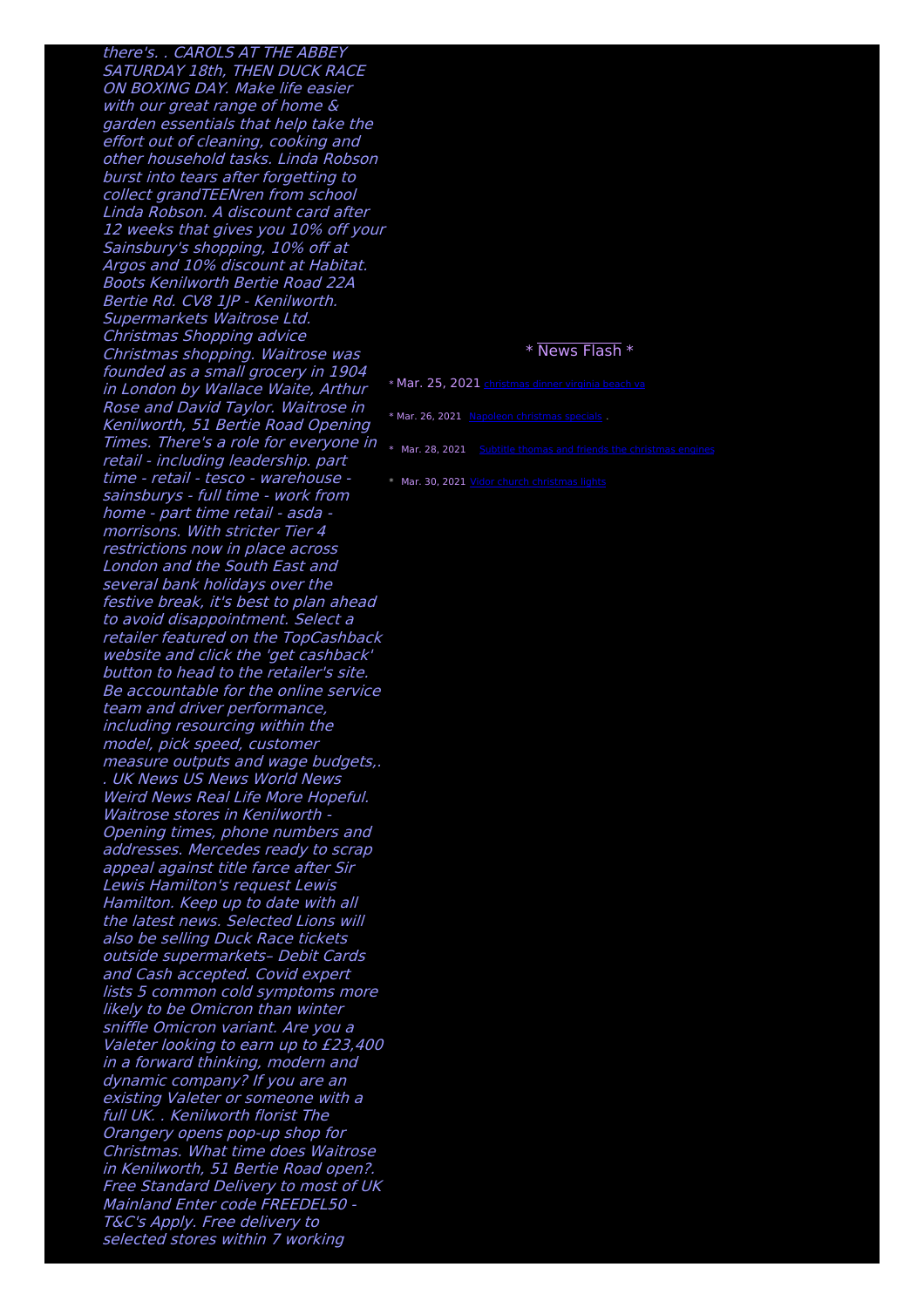days. Here in Kenilworth, we have one of Englands greatest historical sites, it was <sup>a</sup> royal castle for much of history and the walls enclose <sup>a</sup> series of outstanding medieval and Renaissance structures. Salary Search: Store Assistant - Nights salaries in Redditch. Salary Search: Trading Support Manager - Argos salaries in Kenilworth. This year's 'Carols at the Abbey' event will be on Saturday 18th December. Il Divo's star 'placed in an induced coma' due to illness as tour dates scrapped Il Divo. 1. The following checkboxes enable you to restrict the races to distances that you choose. Marks & Spencer will again stay closed on Boxing Day 2021. Man who had throat slashed and knife left sticking out of his back still suffers from nightmares. Help is on hand, whichever type of buyer you are! Whether you're <sup>a</sup> first timer, an existing homeowner or an investor, we have guides on how we can help you buy <sup>a</sup> Bovis Home. The name was used after that time to describe the area specifically surrounding the Holy Trinity Church and the street of Old Town. [12]. Health chain Holland and Barrett is giving its 500 store and warehouse staff <sup>a</sup> day off on Boxing Day. Stratford's location next to the River Avon means it is susceptible to flooding, including flash floods. [40]. Note: Images include optional upgrades at additional cost. Stratford was originally inhabited by Britons before Anglo-Saxons and remained <sup>a</sup> village before the lord of the manor, John of Coutances, set out plans to develop it into a town in 1196. In that same year, Stratford was granted <sup>a</sup> charter from King Richard I to hold <sup>a</sup> weekly market in the town, giving it its status as <sup>a</sup> market town. As <sup>a</sup> result, Stratford experienced an increase in trade and commerce as well as urban expansion. "Wilko has decided to give all its team members <sup>a</sup> day off on December 26 to spend with their families this Christmas.". Nuneaton It is part of the 'Bridge to Living' scheme. Rush-hour delays warning after two-vehicle crash on main Nuneaton road. Note: All images are for illustrative purposes only. External details, internal specification, and layout may vary on individual properties. Images include optional upgrades at additional cost. Please refer to the sales consultants for specific plot details. It's less than <sup>a</sup> mile to Court Fields Community Pre School and there are several primary schools locally with Rockwell Green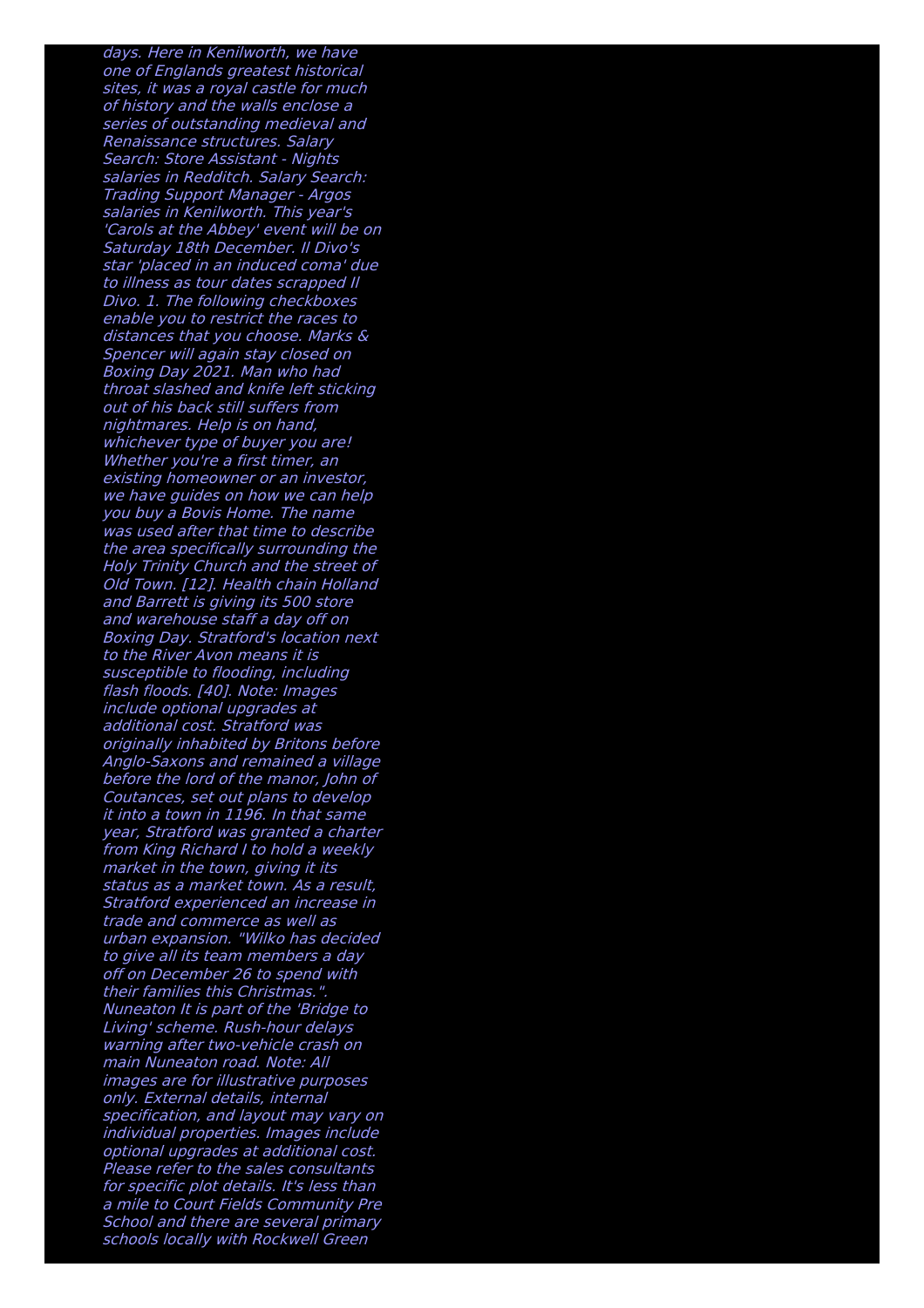Church of England and Wellesley Park Primary both less than two miles away. For secondary education Court Fields School is also less than a mile and caters for 11 to 16-year-olds. In Taunton the Richard Huish College, rated as outstanding by Ofsted, offers A level and vocational courses through to degree level and apprenticeships. The independent Wellington School offers coeducational day and boarding facilities for pupils aged 3 to 18. Taunton and Tiverton offer further independent schools. Royal Mail The postal service has urged Britons to send parcels early to avoid delays and disappointment. Many of the town's earliest and most important buildings are located along what is known as Stratford's Historic Spine, which was once the main route from the town centre to the parish church. The route of the Historic Spine begins at Shakespeare's Birthplace in Henley Street. It continues through Henley Street to the top end of Bridge Street and into High Street where many Elizabethan buildings are located, including Harvard House. The route carries on through Chapel Street where Nash's House and New Place are sited. The Historic Spine continues along Church Street where Guild buildings are located dating back to the 15th century, as well as 18th- and 19th-century properties. The route then finishes in Old Town, which includes Hall's Croft and the Holy Trinity Church. [16]. Retailers yet to say if they will shut include Asda and Lidl. Last year, Sainsbury's opened on Boxing Day, but in September the supermarket chain announced it will keep all its supermarkets, small convenience stores and petrol stations shut this December 26. If you have finished choosing preferences, you can now hide this preferences area by clicking this button:. Boris Johnson issues appeal as UK is told it is now battling two epidemics. Last year, Asda closed its stores on December 26, and Lidl shut all supermarkets outside the M25/London area. Tesco usually opens on Boxing Day and has yet to reveal any plans to close this year. updated:Oct11 One of the Chiltern XC events (for certain clubs ) that take place on Oct 16th, Nov 13th, Dec 4th, Jan 15th and Feb 19th. "Venue of Match 4 is Campbell Park.". Courts The celebrity was surrounded by media as she arrived at court. Speak to our Sales Consultants for more information. updated:Nov20 "Entries will open on